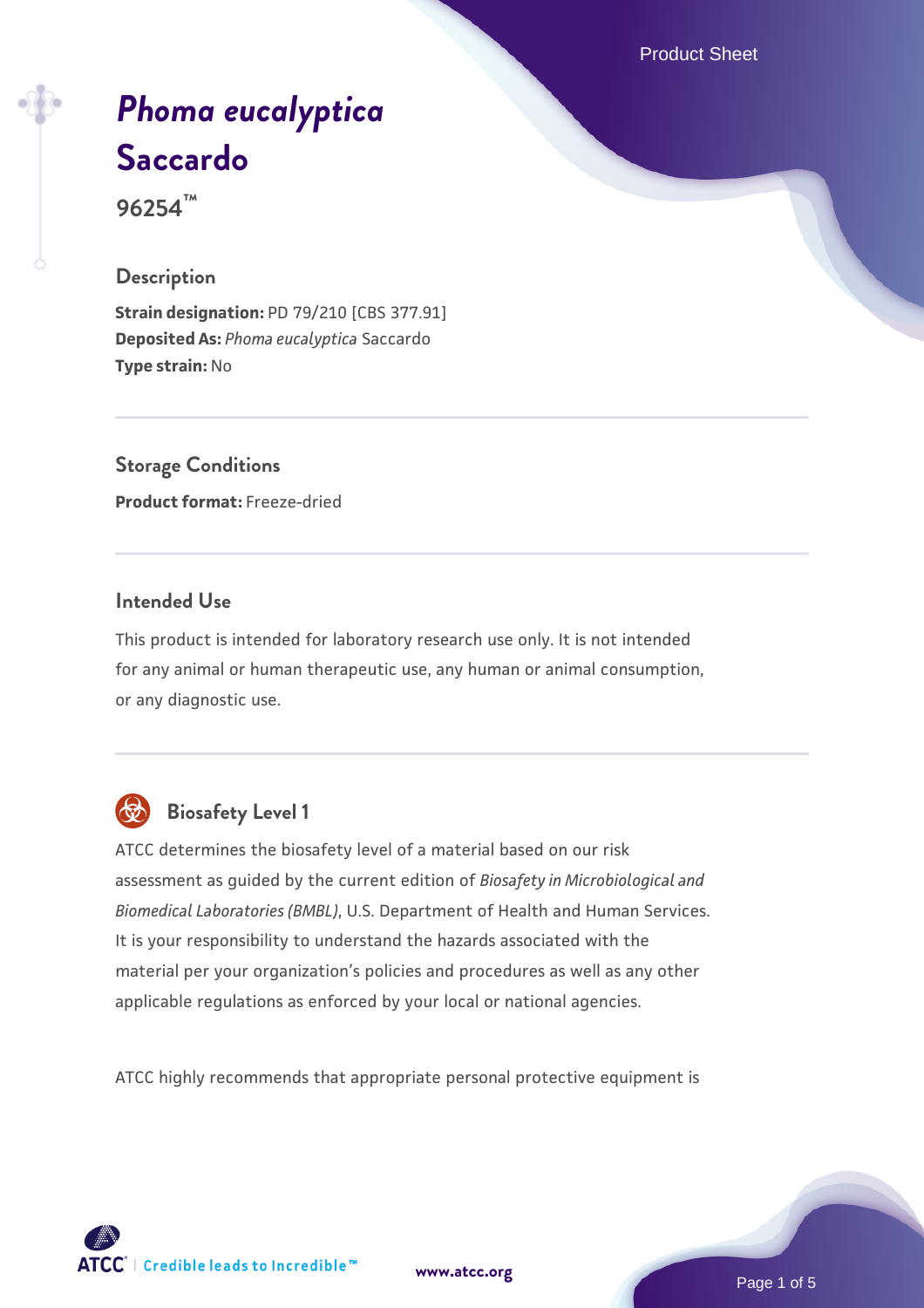## **[Phoma eucalyptica](https://www.atcc.org/products/96254) [Saccardo](https://www.atcc.org/products/96254)** Phoma eucalyptica Saccardo Product Sheet **96254**

always used when handling vials. For cultures that require storage in liquid nitrogen, it is important to note that some vials may leak when submersed in liquid nitrogen and will slowly fill with liquid nitrogen. Upon thawing, the conversion of the liquid nitrogen back to its gas phase may result in the vial exploding or blowing off its cap with dangerous force creating flying debris. Unless necessary, ATCC recommends that these cultures be stored in the vapor phase of liquid nitrogen rather than submersed in liquid nitrogen.

## **Certificate of Analysis**

For batch-specific test results, refer to the applicable certificate of analysis that can be found at www.atcc.org.

## **Growth Conditions**

**Medium:**  [ATCC Medium 334: Oatmeal agar](https://www.atcc.org/-/media/product-assets/documents/microbial-media-formulations/3/3/4/atcc-medium-334.pdf?rev=e382a75a48794764902dd7457c97fc29) **Temperature:** 24°C **Incubation:** under black light

## **Material Citation**

If use of this material results in a scientific publication, please cite the material in the following manner: *Phoma eucalyptica* Saccardo (ATCC 96254)

## **References**



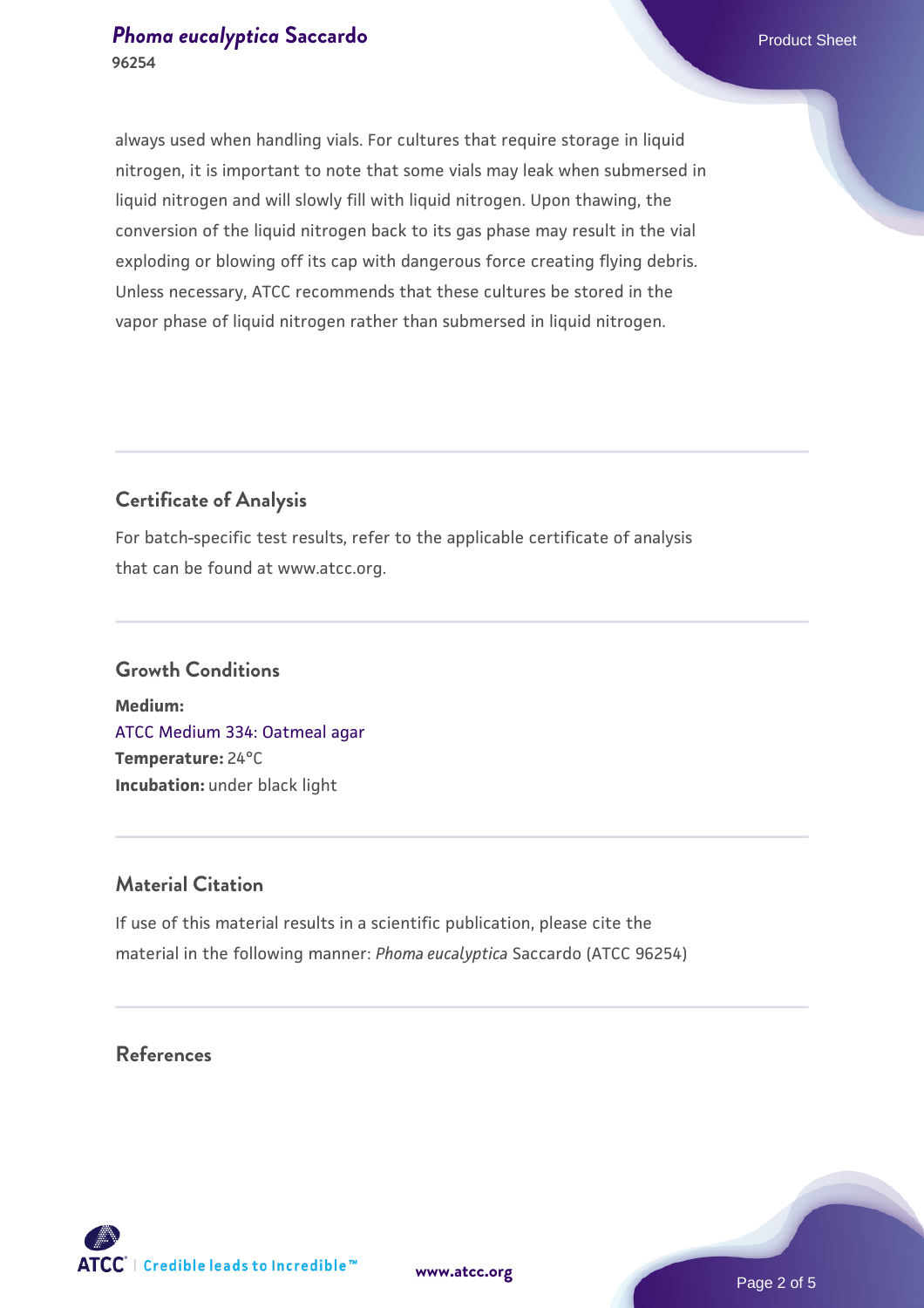#### **[Phoma eucalyptica](https://www.atcc.org/products/96254) [Saccardo](https://www.atcc.org/products/96254)** Phoma eucalyptica Saccardo Product Sheet **96254**

References and other information relating to this material are available at www.atcc.org.

## **Warranty**

The product is provided 'AS IS' and the viability of ATCC® products is warranted for 30 days from the date of shipment, provided that the customer has stored and handled the product according to the information included on the product information sheet, website, and Certificate of Analysis. For living cultures, ATCC lists the media formulation and reagents that have been found to be effective for the product. While other unspecified media and reagents may also produce satisfactory results, a change in the ATCC and/or depositor-recommended protocols may affect the recovery, growth, and/or function of the product. If an alternative medium formulation or reagent is used, the ATCC warranty for viability is no longer valid. Except as expressly set forth herein, no other warranties of any kind are provided, express or implied, including, but not limited to, any implied warranties of merchantability, fitness for a particular purpose, manufacture according to cGMP standards, typicality, safety, accuracy, and/or noninfringement.

## **Disclaimers**

This product is intended for laboratory research use only. It is not intended for any animal or human therapeutic use, any human or animal consumption, or any diagnostic use. Any proposed commercial use is prohibited without a license from ATCC.

While ATCC uses reasonable efforts to include accurate and up-to-date information on this product sheet, ATCC makes no warranties or representations as to its accuracy. Citations from scientific literature and patents are provided for informational purposes only. ATCC does not warrant

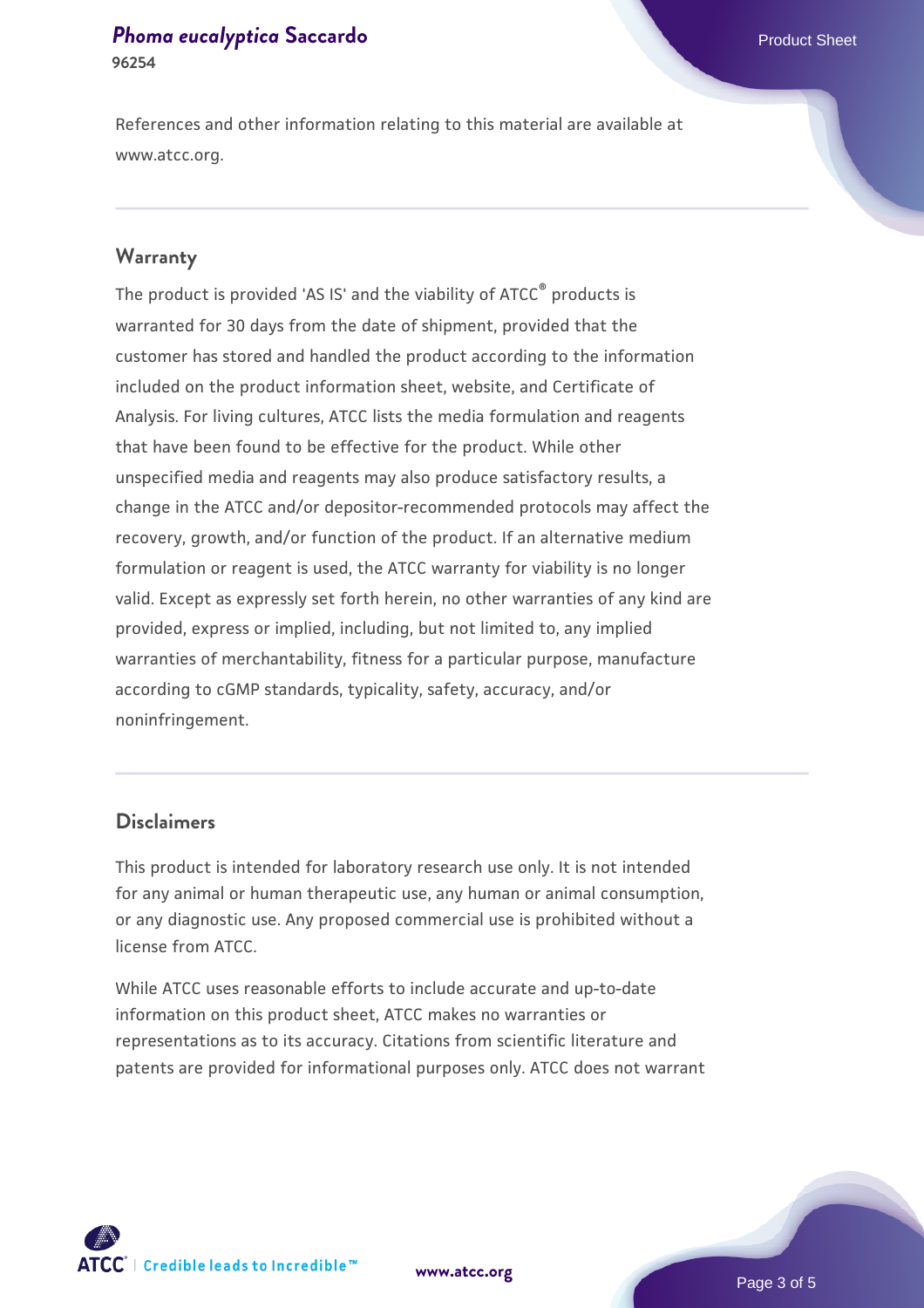#### **[Phoma eucalyptica](https://www.atcc.org/products/96254) [Saccardo](https://www.atcc.org/products/96254)** Phoma eucalyptica Saccardo Product Sheet **96254**

that such information has been confirmed to be accurate or complete and the customer bears the sole responsibility of confirming the accuracy and completeness of any such information.

This product is sent on the condition that the customer is responsible for and assumes all risk and responsibility in connection with the receipt, handling, storage, disposal, and use of the ATCC product including without limitation taking all appropriate safety and handling precautions to minimize health or environmental risk. As a condition of receiving the material, the customer agrees that any activity undertaken with the ATCC product and any progeny or modifications will be conducted in compliance with all applicable laws, regulations, and guidelines. This product is provided 'AS IS' with no representations or warranties whatsoever except as expressly set forth herein and in no event shall ATCC, its parents, subsidiaries, directors, officers, agents, employees, assigns, successors, and affiliates be liable for indirect, special, incidental, or consequential damages of any kind in connection with or arising out of the customer's use of the product. While reasonable effort is made to ensure authenticity and reliability of materials on deposit, ATCC is not liable for damages arising from the misidentification or misrepresentation of such materials.

Please see the material transfer agreement (MTA) for further details regarding the use of this product. The MTA is available at www.atcc.org.

## **Copyright and Trademark Information**

© ATCC 2021. All rights reserved. ATCC is a registered trademark of the American Type Culture Collection.

## **Revision**

This information on this document was last updated on 2021-05-19

## **Contact Information**



**[www.atcc.org](http://www.atcc.org)**